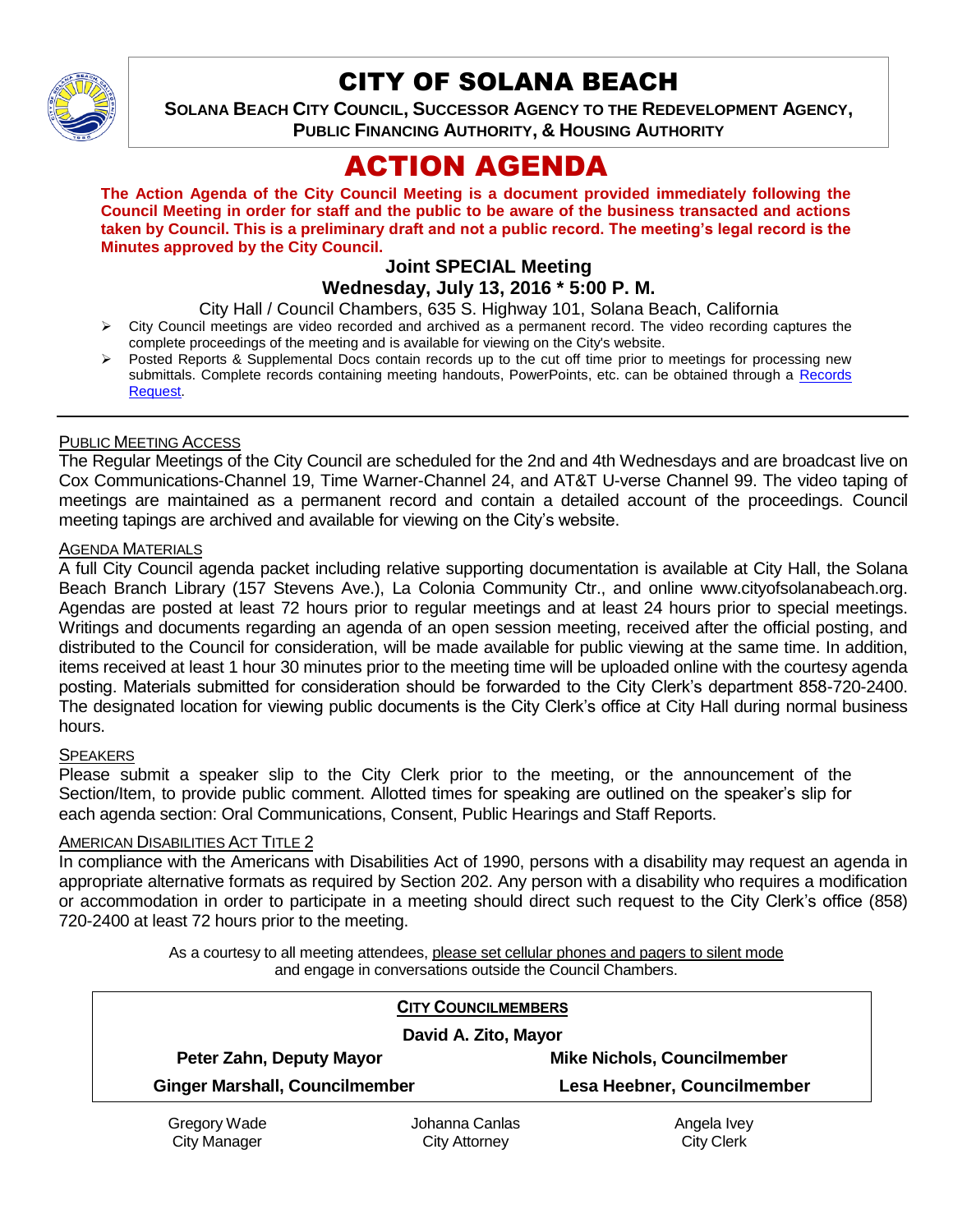## SPEAKERS:

Please submit your speaker slip to the City Clerk prior to the meeting or the announcement of the Item. Allotted times for speaking are outlined on the speaker's slip for Oral Communications, Consent, Public Hearings and Staff Reports.

#### READING OF ORDINANCES AND RESOLUTIONS:

Pursuant to Solana Beach Municipal Code Section 2.04.460, at the time of introduction or adoption of an ordinance or adoption of a resolution, the same shall not be read in full unless after the reading of the title, further reading is requested by a member of the Council. If any Councilmember so requests, the ordinance or resolution shall be read in full. In the absence of such a request, this section shall constitute a waiver by the council of such reading.

# **CALL TO ORDER AND ROLL CALL:**

# **FLAG SALUTE:**

## **APPROVAL OF AGENDA: COUNCIL ACTION: Approved 5/0**

## **D. PUBLIC HEARINGS:** (D.1. – D.2.)

This portion of the agenda provides citizens an opportunity to express their views on a specific issue as required by law after proper noticing by submitting a speaker slip (located on the back table) to the City Clerk. After considering all of the evidence, including written materials and oral testimony, the City Council must make a decision supported by findings and the findings must be supported by substantial evidence in the record. An applicant or designees for a private development/business project, for which the public hearing is being held, is allotted a total of fifteen minutes to speak, as per SBMC 2.04.210. A portion of the fifteen minutes may be saved to respond to those who speak in opposition. All other speakers have three minutes each. Please be aware of the timer light on the Council Dais.

#### **D.1. Public Hearing: 838 Academy Dr., Applicant: Santa Fe Christian Schools, Case No: 17-15-33, 17-15-34, 17-16-11** (File 0600-40)

Recommendation: That the City Council

- 1. Conduct the Public Hearing: Open the public hearing, Report Council disclosures, Receive public testimony, Close the public hearing.
- 2. If the Council can make the findings, adopt **Resolution 2016-099** certifying the Final Supplemental EIR for the proposed project.
- 3. If the Council can make the findings, adopt **Resolution 2016-100** approving the CUP for the new SFCS Campus Master Plan Update, an increased height limit to 35 feet, a shared parking agreement, and the continued use of the temporary Eagle Dome tent structure, with conditions.
- 4. If the Council can make the findings, adopt **Resolution 2016-101** approving a DRP (Development Review Permit)/SDP (Structure Development Permit) for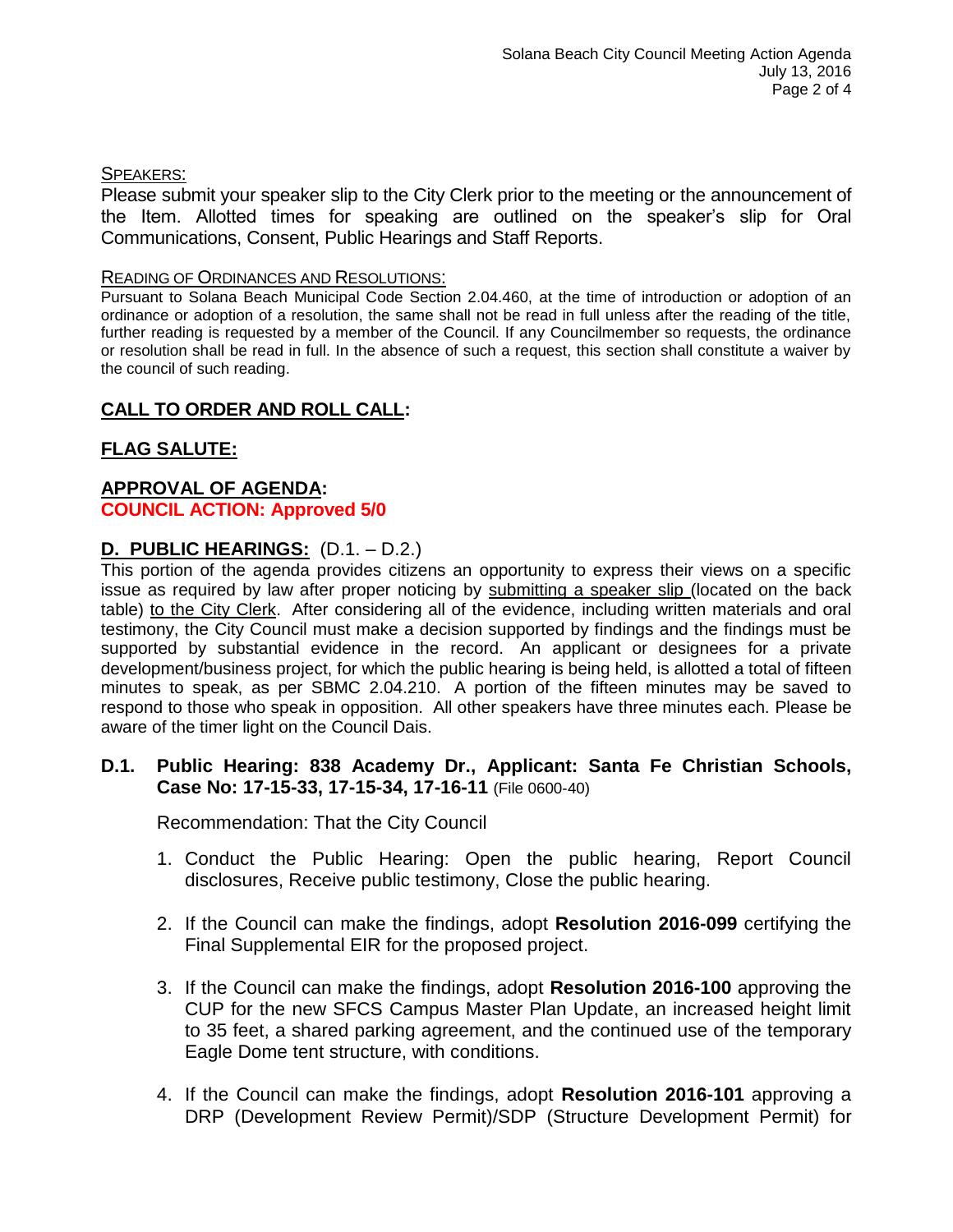Phase 1a of the SFCS Master Plan Update, including Building C and two guard shacks, with conditions.

- [Item D.1. Report \(click here\)](https://solanabeach.govoffice3.com/vertical/Sites/%7B840804C2-F869-4904-9AE3-720581350CE7%7D/uploads/Item_D.1._Report_(click_here)_07-13-16.PDF)
	- [Attachment 8](https://solanabeach.govoffice3.com/vertical/Sites/%7B840804C2-F869-4904-9AE3-720581350CE7%7D/uploads/Attachment_8_-_EIR.pdf) [Appendix A](https://solanabeach.govoffice3.com/vertical/Sites/%7B840804C2-F869-4904-9AE3-720581350CE7%7D/uploads/Appendix_A_-_NOP.pdf) [Appendix B](https://solanabeach.govoffice3.com/vertical/Sites/%7B840804C2-F869-4904-9AE3-720581350CE7%7D/uploads/Appendix_B_-_Traffic_Impact_Statement_Updated.pdf) [Appendix C](https://solanabeach.govoffice3.com/vertical/Sites/%7B840804C2-F869-4904-9AE3-720581350CE7%7D/uploads/Appendix_C_-_Noise_Modeling_Data.pdf) [Appendix D](https://solanabeach.govoffice3.com/vertical/Sites/%7B840804C2-F869-4904-9AE3-720581350CE7%7D/uploads/Appendix_D_-_Air_Quality_Letter_Report.pdf) [Appendix E](https://solanabeach.govoffice3.com/vertical/Sites/%7B840804C2-F869-4904-9AE3-720581350CE7%7D/uploads/Appendix_E_-_Biological_Resources_Report.pdf)

#### [D.1. Updated Report #1](https://solanabeach.govoffice3.com/vertical/Sites/%7B840804C2-F869-4904-9AE3-720581350CE7%7D/uploads/D.1._Updated_Report_1_7-13-16.pdf)

*Posted Reports & Supplemental Docs contain records up to the cut off time, prior to the start of the meeting, for processing new submittals. The final official record containing handouts, PowerPoints, etc. can be obtained through a Records Request to the City Clerk's Office.* **COUNCIL ACTION: Approved 5/0 to close the public hearing. COUNCIL ACTION: Approved 5/0**

**D.2. Public Hearing: 335 S. Rios, Applicant: Silvester, Case Nos: 17-15-41, 17-15- 42.** (File 0600-40)

The proposed project meets the minimum objective requirements under the SBMC, is consistent with the General Plan and may be found, as conditioned, to meet the discretionary findings required as discussed in this report to approve a DRP (Development Review Permit). Therefore, Staff recommends that the City Council:

- 1. Conduct the Public Hearing: Open the Public Hearing, Report Council Disclosures, Receive Public Testimony, Close the Public Hearing.
- 2. Find the project exempt from the California Environmental Quality Act pursuant to Section 15303 and 15315 of the State CEQA Guidelines; and
- 3. If the City Council makes the requisite findings and approves the project, adopt **Resolution 2016-093** conditionally approving a minor subdivision (SUB) at 335 S. Rios Avenue; Adopt **Resolution 2016-094**, conditionally approving a DRP (Development Review Permit) and an administrative SDP (Structure Development Permit) to construct a new two-story 3,590 square foot, singlefamily residence with an attached 478 square-foot garage, a 600 square foot detached guest house with an attached 300 square foot garage on the northern parcel; and Adopt **Resolution 2016-095**, conditionally approving a DRP and an administrative SDP to construct a new two-story 4,658 square foot, single-family residence with an attached 732 square-foot garage and a 424 square foot detached guest house on the southern lot at 335 S. Rios Avenue, Solana Beach.

[Item D.2. Report \(click here\)](https://solanabeach.govoffice3.com/vertical/Sites/%7B840804C2-F869-4904-9AE3-720581350CE7%7D/uploads/Item_D.2._Report_(click_here)_07-13-16.PDF)

[D.2. Supplemental Documents -](https://solanabeach.govoffice3.com/vertical/Sites/%7B840804C2-F869-4904-9AE3-720581350CE7%7D/uploads/D.2._Supplemental_Documents_-_R.pdf) R

*Posted Reports & Supplemental Docs contain records up to the cut off time, prior to the start of the meeting, for processing new submittals. The final official record containing handouts, PowerPoints, etc. can be obtained through a Records Request to the City Clerk's Office.* **COUNCIL ACTION: Approved 5/0 to close the public hearing. COUNCIL ACTION: Approved 5/0**

**ADJOURN:**